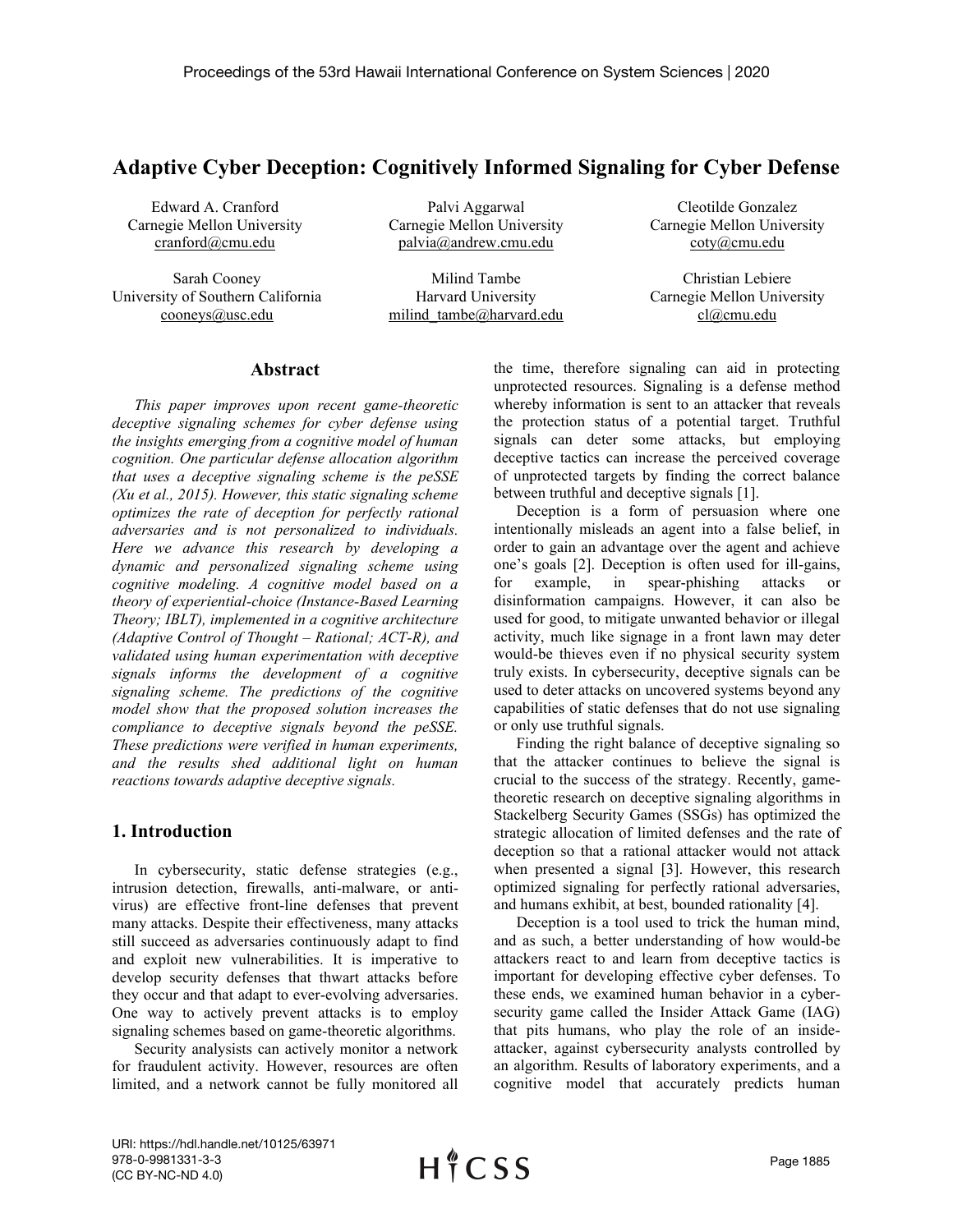performance in the IAG, show that humans behave far differently than predicted under assumptions of perfect rationality [1][5-7]. Humans exhibit nominally irrational behaviors that reflect capacity and information limitations, and the need to resort to heuristic strategies, that result in cognitive biases (e.g., confirmation bias). While signaling algorithms optimized for perfectly rational adversaries do improve defense compared to not signaling at all [3], they are less than effective against boundedly rational humans.

One reason for the algorithms' shortcomings is that they are static and not personalized to individuals. While humans are not perfectly rational, they learn quickly and can adjust behavior in real time. A signaling scheme that is adaptive to the individual can potentially outperform traditional signaling schemes. Based on our understanding of human behavior response to deceptive signaling in the IAG, through experimentation and cognitive modeling, we propose a signaling scheme that is adaptive to an individual's experience. The signaling scheme is designed to both exploit and maintain the attacker's belief in the signal.

In what follows, we first describe a signaling scheme that is optimized for and effective against perfectly rational adversaries, and how an approach based on cognitive modeling would differ. Next, we describe an online game that was developed to investigate human behavior response to deceptive signaling. Results from humans playing the game, and a cognitive model that accurately predicts their performance, provide key insights that lead to the design of a signaling scheme that is grounded in principles of human cognition. The scheme is predicted, via the cognitive model, to be more effective against boundedly rational humans than traditional schemes. The results of a laboratory experiment show that the signaling scheme is effective at increasing compliance with the signal compared to traditional schemes, but humans still attack more often than predicted by the model. The human behavior results are compared with those of the cognitive model to shed light on human response to deceptive signals, guide avenues of future research, and aid in the development of more effective signaling schemes.

# **2. Deceptive signaling for cybersecurity**

In cybersecurity, deception has been adopted across many security techniques with much success, for example, in the strategic allocation of honeypots [8] and masking the properties of systems [9]. Using deceptive signals in Stackelberg Security Games also has great potential for use in cybersecurity.

SSGs model the interaction between an attacker and a defender using a game-theoretic framework. In

the SSG, a defender plays a particular strategy (i.e., random patrolling of an airport terminal), the attacker observes the strategy, and then the attacker takes action. Under this framework, researchers have developed algorithms, such as the Strong Stackelberg Equilibrium (SSE), that optimally allocates limited defense resources across a set of targets [10]. These algorithms have been applied successfully across a number of physical security systems (e.g., protecting ports, scheduling air marshals, and mitigating poachers) [10-13]. Such security practices could be applied to the cyber realm, for example, in scheduling active monitoring of security systems by network administrators (e.g., security analysts).

Xu and colleagues [3] extended the SSG models by incorporating elements of signaling, in which a defender (sender) strategically reveals information about their strategy to the attacker (receiver) in order to influence the attacker's decision making [14-15]. Sending a message that reveals the protection status of target can influence attacker behavior. For example, a truthful message that reveals a target is monitored can deter attacks, but adversaries can attack with impunity when a message reveals the target is not monitored. However, defenders can use a combination of truthful and deceptive signals to help deter attacks on the unprotected resources. Xu et al.'s [3] solution, the Strong Stackelberg Equilibrium with Persuasion (peSSE), improves defense against a perfectly rational attacker compared to strategies that do not use signaling. For a given target, the peSSE finds the optimal combination of bluffing (sending a deceptive message that the target is monitored when it is not) and truth-telling (sending a truthful message that the target is covered) so that a rational attacker would not attack in the presence of a signal.

In practice, the SSE allocates defenses proportionally across the set of targets so that the expected values of all targets are equal. Once defenses are scheduled, the attacker can choose a target to attack. Then, as determined by the peSSE, the defender will send a signal to the attacker revealing the protection status of the target, which may sometimes be deceptive. Based on this information, the attacker can then choose to continue the attack or withdraw. If the attacker continues the attack, then they will receive a penalty if the target is truly monitored, but a reward if the target is open. The peSSE sends deceptive signals at a rate that makes the expected value of attacking a target, given a signal, equal to the expected value of withdrawing the attack, or zero. Therefore, under the assumption of perfect rationality, when presented with a signal an attacker will always break ties in favor of the defender and choose the safer option, to withdraw the attack.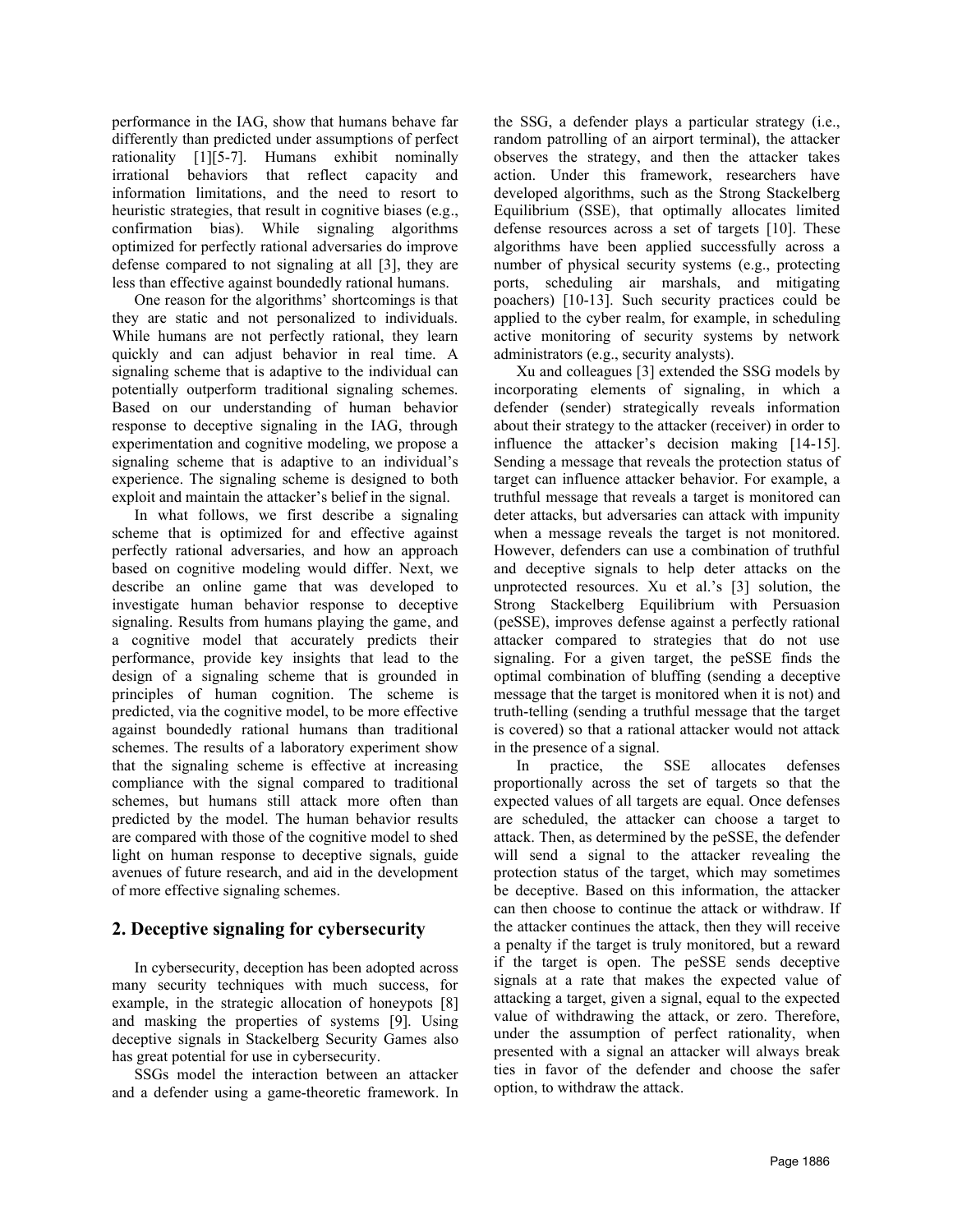

**Figure 1. Screenshot of the IAG (A) and an example signal message (B).**

Unfortunately, the peSSE is less than optimal against humans that do not always make the rational best decision [6-7]. The signaling scheme can be improved by taking into account cognitive dynamics and biases that influence decisions making. What is needed for a cognitive-based signaling scheme is a computational or mathematical model of human reactions in all circumstances. The adaptive scheme can then use that model to dynamically optimize signal presentation given previous events and responses.

## **3. Insider Attack Game**

The Insider Attack Game (IAG) is an online game designed to investigate the interaction between an attacker and defender in a cybersecurity scenario, gain a better understanding of how humans react to deceptive signals, and assess the effectiveness of various signaling schemes [5][7]. Figure 1(A) shows a screenshot of the game interface. Players take the role of the attacker at the center of the screen (i.e., a company employee) and their goal is to score points by "hacking" computers to steal proprietary data. There are six computers from which to choose to attack, but only two security analysts (i.e., defenders controlled by a computer algorithm) that can monitor one computer each. If the player attacks a computer that is monitored, they lose points denoted by the number of red stars, but if the computer is not monitored then they win points denoted by the number of yellow stars. Each computer shows its reward for winning, penalty for losing, and the probability that the computer is being monitored (which reflects the SSE for the game).

Players make repeated attempts at attacking computers. On each turn, the player must first select a computer to attack. Then, the signaling algorithm

determines whether to send a truthful signal or a deceptive signal. In the IAG with six targets and two analysts, the peSSE presents a signal every time a target is monitored, or 33% of trials on average. Additionally, the peSSE sends a signal half of the time when a target is not monitored, or 33% of trials on average. This means that, on average, a signal is deceptive half of the time. At this rate, the expected value of attacking given a signal is zero, the same expected value as withdrawing the attack. Therefore, a perfectly rational adversary that only attacks with a positive expected value (i.e., in the absence of a signal), is predicted to attack on 33% of trials on average (i.e., when a signal is *not* presented).

Figure 1(B) shows an example message signaling that a target is currently being monitored. If the computer is not being monitored, then the first line of the message is omitted. After reading the message, the player must decide whether to continue their attack or withdraw and earn zero points. Players play four rounds of 25 trials each (after an initial five trials of practice). The payoff structures and monitoring probabilities of the targets are different in each round. Coverage and signaling of targets were precomputed for each trial. Therefore, each individual player experiences the same coverage and signaling schedule.

#### **3.1. Understanding human behavior in the IAG**

Cranford et al. [6-7] presented the results of 100 human participants playing the IAG against the peSSE signaling scheme and a cognitive model of an attacker that accurately predicts human performance and helps explain human behavior.

Figure 2 shows the mean probability of attack across trials. The dashed line at the bottom of the graph shows the predicted probability of attack of a perfectly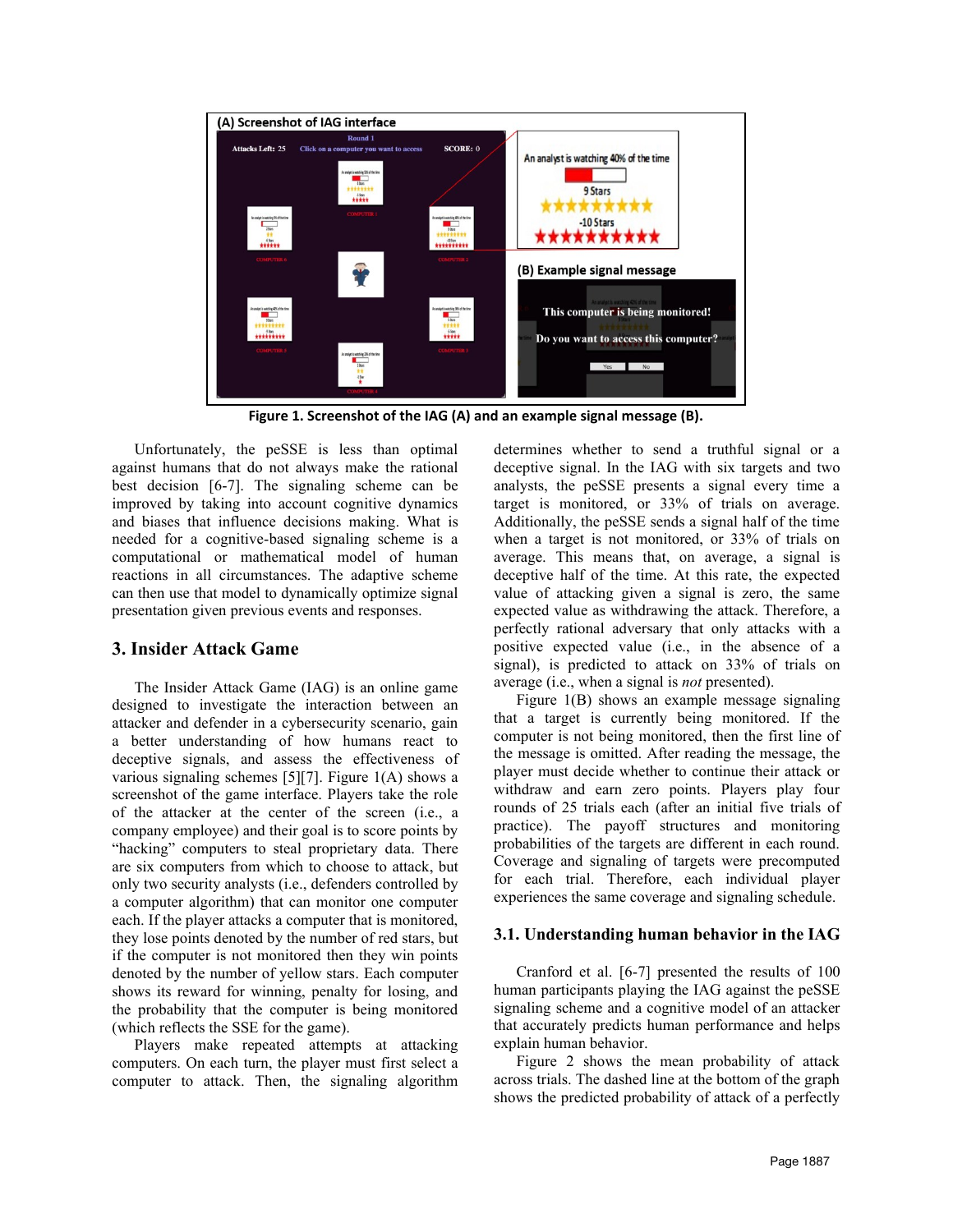rational adversary (33%). The results showed that humans attacked far more often than predicted, almost 80% of trials. Figure 3 displays the probability of attack on trials when a signal is presented, showing that humans attack more than 70% of trials while a perfectly rational adversary would never attack.



**Figure 2. Mean probability of attack across trials and rounds in the IAG for humans compared to the model, playing against the peSSE.**



**Figure 3. Mean probability of attack when a signal is present, comparing humans and model playing the IAG against the peSSE.**

It is clear that humans do not make perfectly rational decisions. Instead, human behavior can be explained as decisions from experience [16]. To better understand the cognitive process underlying human decision making, a cognitive model was built in the ACT-R cognitive architecture [17-18] and decisions are made following instance-based learning theory (IBLT) [16]. According to IBLT, decisions are made by generalizing across past experiences, or instances, that are similar to the current situation. For the IAG, instances are represented by the features of the decision. This includes the context of the selected target, the decision, and the outcome. The context includes the monitoring probability [0.0, 1.0], reward [1, 10], and penalty values [-1, -10] associated with the selected target, and whether a warning signal was presented [present, absent]. The possible decisions are attack or withdraw, and the outcome is the reward or penalty based on the decision. In a given situation, for each possible decision, an associated utility is computed through blended memory retrieval weighted by contextual similarity to past instances. The decision

with the highest expected utility is made. However, withdrawing always results in zero points. Therefore, the model only needs to determine the utility of attacking in order to make a choice.

In ACT-R, the retrieval of past instances is based on the activation strength of the relevant instance in memory and its similarity to the current context. The activation of an instance reflects the power law of practice and forgetting, and includes a partial matching process reflecting the similarity between the current context elements and the corresponding context elements for the instance in memory. A variance parameter *s* introduces stochasticity in retrieval. Similarities between numeric slot values are computed on a linear scale from 0.0, an exact match, to -1.0. Symbolic values are either an exact match or maximally different, -2.5, to prevent bleeding between memories for different actions and signal types.

A Boltzmann softmax equation determines the probability of retrieving an instance based on its activation strength. The IBL model uses ACT-R's blending mechanism [16][19] to calculate an expected outcome of attacking a target based on a consensus of past instances. The expected outcome is the value that best satisfies the constraints of all matching instances weighted by their probability of retrieval.

In summary, the outcomes of past instances are weighted by their recency, frequency, and similarity to the current instance to produce an expected outcome. If the value is greater than zero then the model attacks, else it withdraws.

For each trial, the model first selects a target with the highest expected outcome, generated via blending, and then decides whether to continue the attack or withdraw based on whether a signal was presented. For this decision, the model uses blending to generate an expected outcome for the given target, but only on the basis of the signal and ignores the values of the target context (i.e., the target information is occluded from the participants, so it is plausible that they do not consider the target information beyond deciding which target to select initially). An instance is then saved in memory that represents the model's expected outcome. Humans tend to remember not only the actual experience, but also their expectations prior to the experience [20]. This results in additional positive (or negative) instances, which in turn generates a confirmation bias whereby one's pre-conception of winning (or losing) perpetuates itself in future trials, even when it is actually disconfirmed. Based on the value of the expected outcome, a decision is made, and the action and outcome slots of the current instance are updated to reflect the action taken by the model and the ground-truth outcome. This final instance is saved in memory and thereby influences future decisions.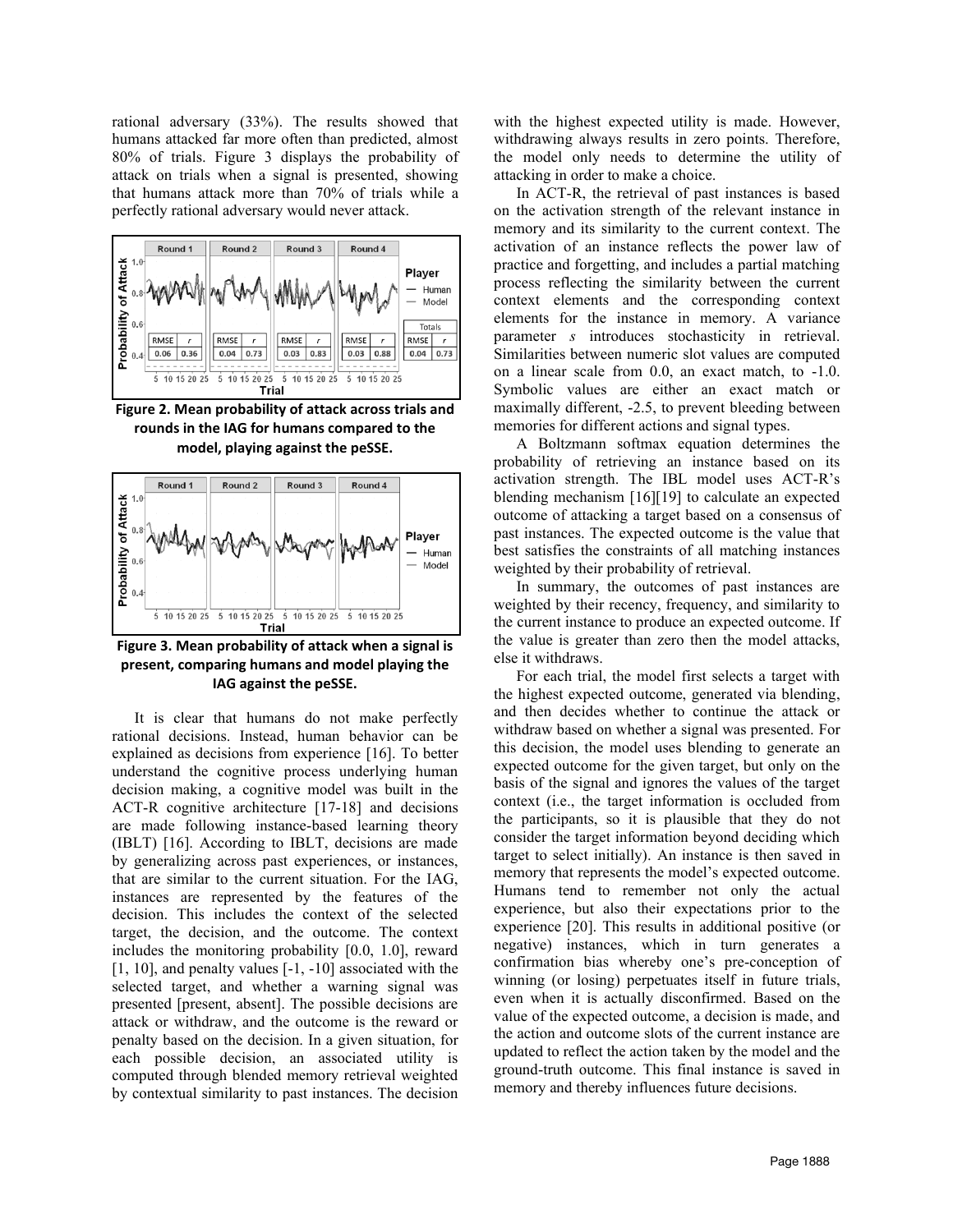The model continues for four rounds of 25 trials each. The model behavior reflects its experiences. If an action results in a positive/negative outcome, then its future expectations will be increased/decreased, and the model will be more/less likely to select and attack that target in the future. Also, the impact of a particular past experience on future decisions strengthens with frequency and weakens with time.

The model was run 1000 times to simulate a population of individuals and to generate stable estimates of human performance. As shown in Figures 2 and 3, the model is highly accurate at predicting human performance (total RMSE =  $0.04$ ), even matching the trial-to-trial variations that reflect the underlying coverage and signaling schedules (total  $r =$ 0.73), and that accuracy increases over time. Not only does the model match the average human performance in the IAG, but it also matches well to the individual performance. Figure 4 shows the distribution of participants by their mean probability of attack. Like humans, some model simulations attack at a fairly low rate, while a large proportion attack 95% of the time or more. Figure 5 shows the distribution for when a signal present, and indicates that some participants comply with the signal, to a degree, while most do not.



**Figure 4. Distribution of participants by probability of attack for humans compared to the model playing the IAG against the peSSE.**



**Figure 5. Distribution of participants by probability of attack when a signal is present, comparing humans and model playing the IAG against the peSSE.**

Human decision making in the IAG is largely influenced by memory dynamics across past experiences. The peSSE suffers because human biases (e.g., recency, frequency, and confirmation) lead to overweighting of certain outcomes that, often, results in inflated expectations. Humans fail to fully comply with the signal because they are more likely to expect a positive outcome than a negative one as belief in the signal deteriorates. While deception is an effective tool for preventing malicious behaviors, the experience of successfully calling a bluff can reduce compliance with the signal. Regaining trust in the signal is difficult if not impossible to do under static signaling schemes. Therefore, an adaptive signaling scheme is needed that adjusts the rate of deception to dynamically balance (re)building trust in the signal and exploiting it, and thus optimizes compliance.

# **4. Cognitive signaling scheme for adaptive cyber defense**

Individual attackers behave differently from one another, and each may learn and adjust behavior after repeated experience with deceptive signals. Therefore, an adaptive signaling scheme based on cognitive principles can be used to adjust the rate of deception, tailored to an individual's behavior, so as to maintain belief in the signal. Our initial solution towards this problem is to interleave blocks of trials with only truthful signals between blocks of trials with deceptive signals. The assumption is that experiences of rewards when a signal is present increases the probability of attacking in the future, while experiences of penalties given a signal reduces the probability of attacking in the future. Therefore, eliminating deceptive signals for a short period of time can help increase penalties and restore belief in the signal. The goal for the cognitive signaling scheme is to induce, and preserve, the belief that attacking given a signal will result in a loss.

Relying on the attacker's history of behavior, this new cognitive signaling scheme estimates the current probability of attack given a signal and judges whether the cost of issuing a truthful block outweighs the benefits of a deceptive block, to effectively reduce the future probability of attack given a signal. At the beginning of each block of trials, a closed form equation of the current probability of attack given a signal, reflecting the blending process used in generating expectations and the recency and frequency power laws in chunk activations, can be formulated based on the times *t* since past actual decisions made by the attacker, as:

$$
P_{est}^{now}(A|S) = \frac{\sum_{i}^{wins} t_i^{-d} + \sum_{j}^{losses} t_j^{-d}}{\sum_{i}^{wins} t_i^{-d} + \sum_{j}^{losses} t_j^{-d} + \sum_{k}^{draws} t_k^{-d}}
$$
 (1)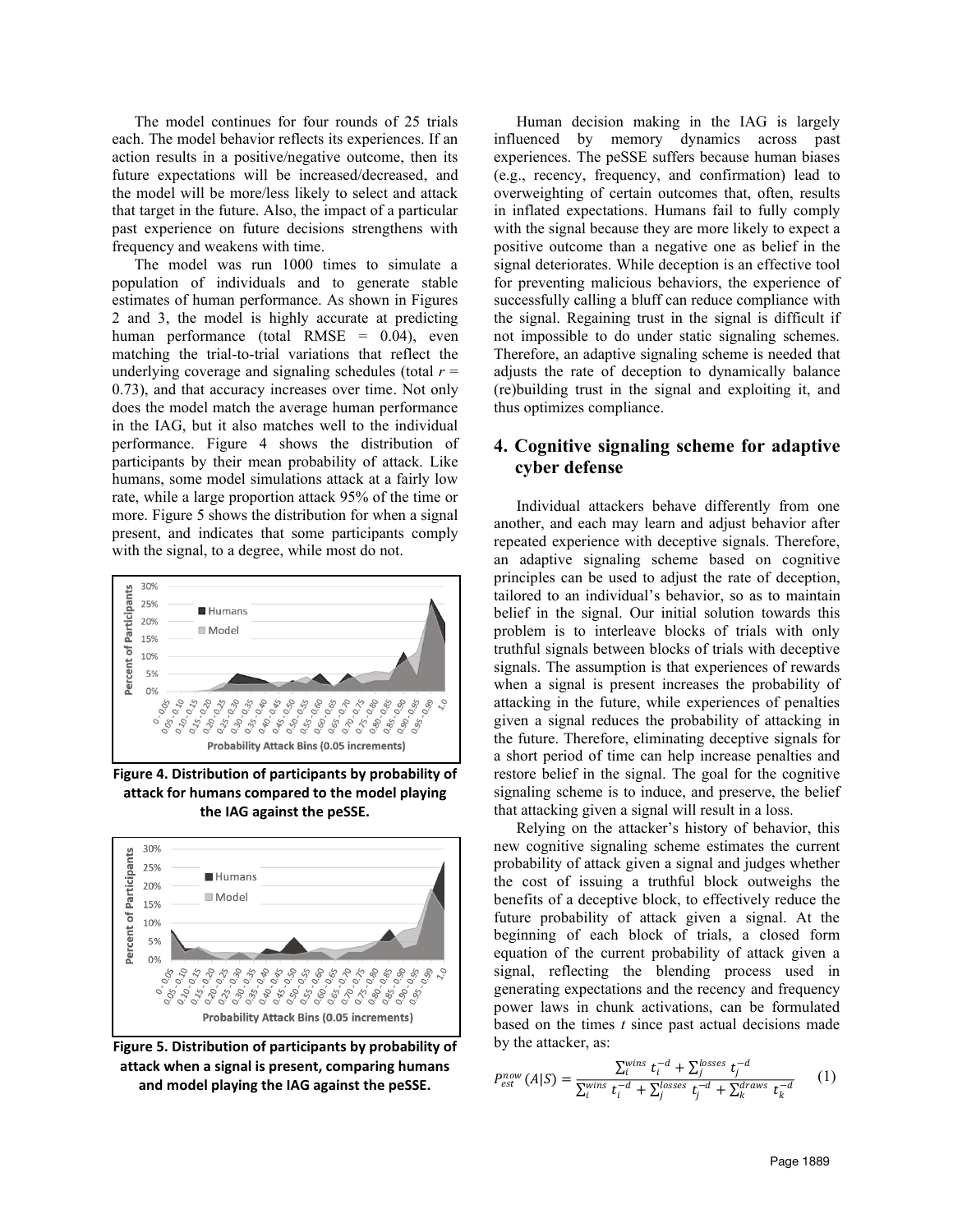Next, we estimate the change in probability of attack given a signal from a truthful block. Therefore, we need to make an additional assumption as to how wins and losses impact choice. We assume that the attacker will follow the same decision-making process, keeping the same format reflecting probability matching behavior:

$$
P_{ass}^{now} (A|S) = \frac{\sum_{i}^{wins} t_i^{-d}}{\sum_{i}^{wins} t_i^{-d} + \sum_{j}^{losses} t_j^{-d}}
$$
(2)

The impact of a truthful block of size *b* on  $P_{ass}^{now}(A|S)$  results in a new estimate  $P_{ass}^{then}(A|S)$  with an expected number  $1/3 * b * P_{est}^{now}(A|S)$  of losses distributed randomly across the block, where 1/3 is the mean probability of sending a signal in a truthful block. For the present implementation, the block size *b* is set to 10. This value was chosen as a reasonable compromise that provides enough opportunities for switching blocks while allowing for enough experience within a block to impact behavior.

The adaptive cognitive signaling scheme is as follows: the next block will use a truthful signal if the following comparison of the cost in terms of additional attacks allowed in the next block is less than its benefits (i.e., the number of attacks saved in the remaining *r* trials during the rest of the experiment after that block):

$$
\frac{1}{3} * b * [1 - P_{est}^{now}(A|S)]
$$
  

$$
< \alpha * r * [P_{ass}^{now}(A|S) - P_{ass}^{then}(A|S)]
$$
(3)

Where  $1/3$  is the difference in probability of a signal being generated between deceptive (66%) and truthful blocks (33%), and  $\alpha$  is a discount parameter that can take any value between 0.0 and 1.0 (default is 1/3). The discount parameter is an assumption of how long the impact of the truthful block on the probability of attack given a signal will persist. If we assume that it will persist until the end and all future blocks will be deceptive blocks, then the right value would be 2/3 (i.e., the percentage of trials when a signal is generated). If it would persist indefinitely but all future blocks are truthful blocks, then that value would be 1/3. In practice, it will be somewhere between 1/3 and 2/3 depending of the mix of truthful and deceptive. The effect of the signal will dilute over time, so the minimum 1/3 is a reasonable default value.

In summary, the cognitive signaling scheme uses a closed form version of the model decision procedure to optimize the tradeoff between the cost of building trust in the signal using blocks of truthful signals, and the benefits of exploiting that trust in future blocks of deceptive signals.

#### **4.1. Cognitive model predictions and human performance against cognitive signaling**

The effectiveness of the cognitive signaling scheme was examined through cognitive model simulations and a human behavioral experiment. The cognitive model of the attacker presented above was run through 1000 simulations against the cognitive signaling scheme, and these predictions were then compared to performance of human participants. For the human experiment, 100 participants were recruited via Amazon Mechanical Turk. All participants resided in the United States. For completing the experiment and submitting a completion code, participants were paid \$1 plus \$0.01 per point earned in the game, up to a maximum of \$5.50. One participant was removed from analysis because of incomplete data due to data recording errors, resulting in a final *N* of 99. For brevity, details of the experimental design can be found in Cranford et al. [7].

As an initial study, all players began with a block of truthful signals to establish baseline belief in the signal. As before, players played four rounds of trials each, with a different set of targets each round. Every 10 trials overall the algorithm determined whether to switch to a different type of block: either using only truthful signals or using deception according to the peSSE. Figure 6 shows the proportion of players that received a truthful block, across each of the 10 blocks in the game. The first block is always a truthful block. From there, depending on the individual's behavior, the cognitive signaling scheme assigns more truthful or deceptive blocks. The second block is always deceptive, and the third block is about evenly divided between truthful and deceptive. Over time, the proportion of truthful blocks declines because the estimated reduction in future probability of attack over the remaining blocks does not outweigh the near-term term costs of the truthful block. Overall, the probability of assigning truthful blocks is higher for humans than for the model, suggesting that humans are less trusting in the signal and more willing to attack.



**Figure 6. Proportion of truthful blocks assigned by the cognitive signaling scheme per block of 10 trials for humans compared to the model.**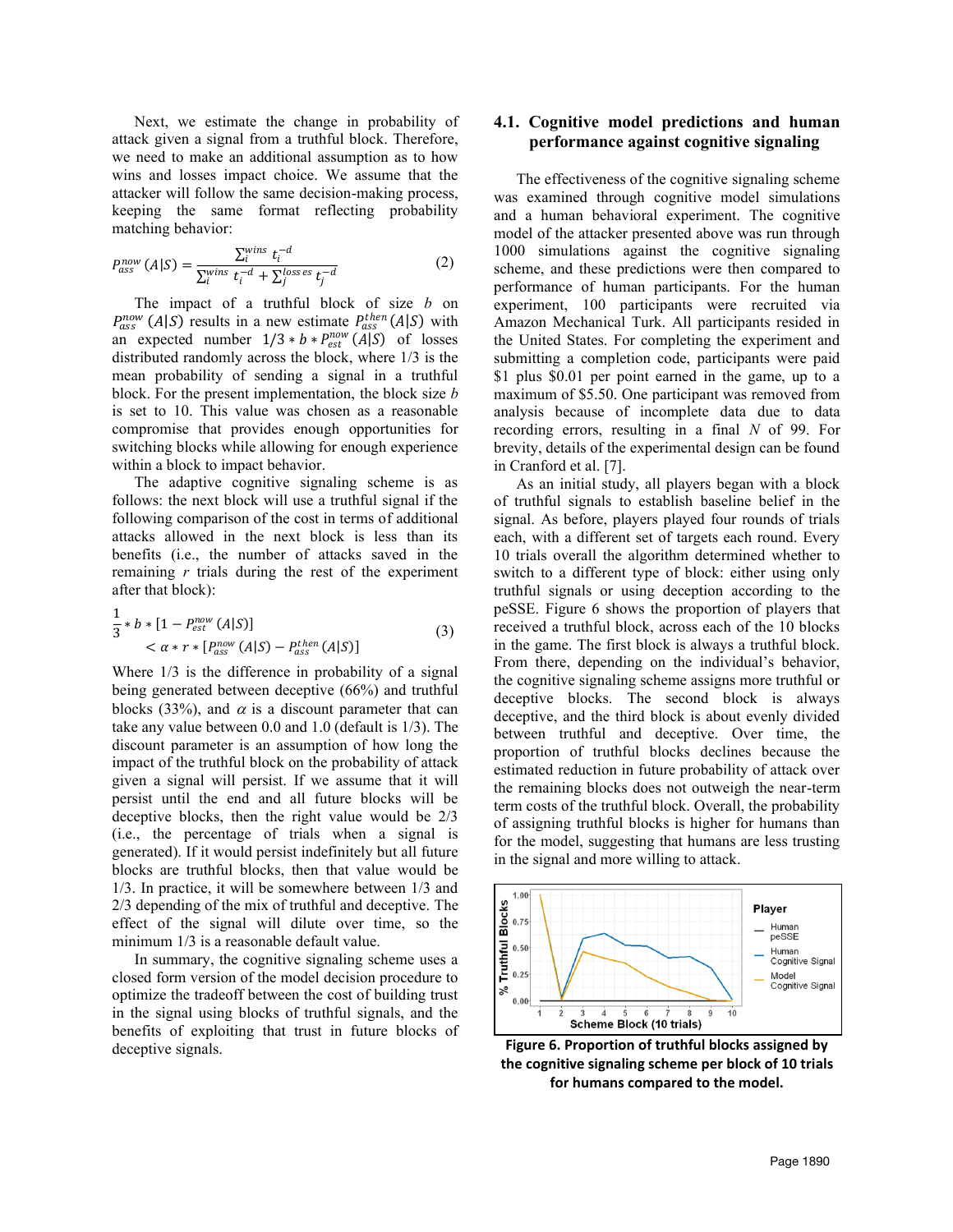To assess human and model performance, the data was analyzed for the probability of attack across trials. The probability of attack was calculated as the proportion of players that continued the attack on a given trial. Figure 7 shows the probability of attack across trials for humans compared to the model when playing against the cognitive signaling scheme, which is compared to human performance when playing against the peSSE. Compared to the peSSE, the cognitive signaling scheme further reduces the probability of attack, but at the expense of giving up more attacks in the first block. Because all signals are truthful in the first block of the cognitive signaling condition, fewer signals are sent to deter attacks overall. The effect of an initial truthful block is immediately observable by a relatively lower probability of attack in trials 10 through 20 (which is always a deceptive block), and this trend continues through the game. The effect of the cognitive signaling scheme is more prominent in the model. As can be seen, humans attack more often than predicted by the model. Because humans tend to attack more than the model, the cognitive signaling scheme also presents more truthful blocks to humans (see Figure 6 above).

To assess the effectiveness of the signaling scheme, we examine defender utility. The defender is penalized one point every time the player attacks a target that is not monitored, and zero points otherwise (e.g., if a player attacks a target that is monitored, or does not attack). This means, the more often players attack in the face of a deceptive signal, the worse will be defender utility. Since targets are not monitored 66% of trials on average, a defender utility less than -17  $(i.e., >2/3$  of 25 trials) means the signaling scheme is better than a purely truthful signaling scheme, while a utility greater than  $-9$  is ideal (i.e.,  $\leq 1/3$  of 25 trials). While the cognitive signaling scheme reduces attacks, as displayed in Figure 8, defender utility is only marginally improved compared to the peSSE and much lower compared to model predictions. Compared to the model and the peSSE, more truthful signals were given to humans overall under cognitive signaling. This resulted in fewer signals sent to deter attacks on uncovered targets and consequently more free passes to attack with impunity, even though overall compliance with the signal is increased.

At first glance, these results indicate that the cognitive signaling scheme is not as effective as predicted. However, a closer inspection of the results revealed that the scheme is effective at influencing human behavior beyond the peSSE, for some humans. As shown in the histogram in Figure 9, the model fails to account for approximately 44% of participants that attacked at a rate of 95% or more. However, as shown in Figure 10, if we separate participants into two



**Figure 7. Mean probability of attack across trials and rounds in the IAG for humans and the model playing against the cognitive signaling scheme, which are compared to humans playing against the peSSE.**



**Figure 8. Defender utility for the cognitive signaling scheme compared to the peSSE.**



**Figure 9. Distribution of participants by probability of attack for humans compared to the model playing the IAG against the cognitive signaling scheme.**



**Figure 10. Mean probability of attack across trials and rounds in the IAG for humans compared to the model playing against the cognitive signaling scheme, separating humans that attack >=95% and <95%.**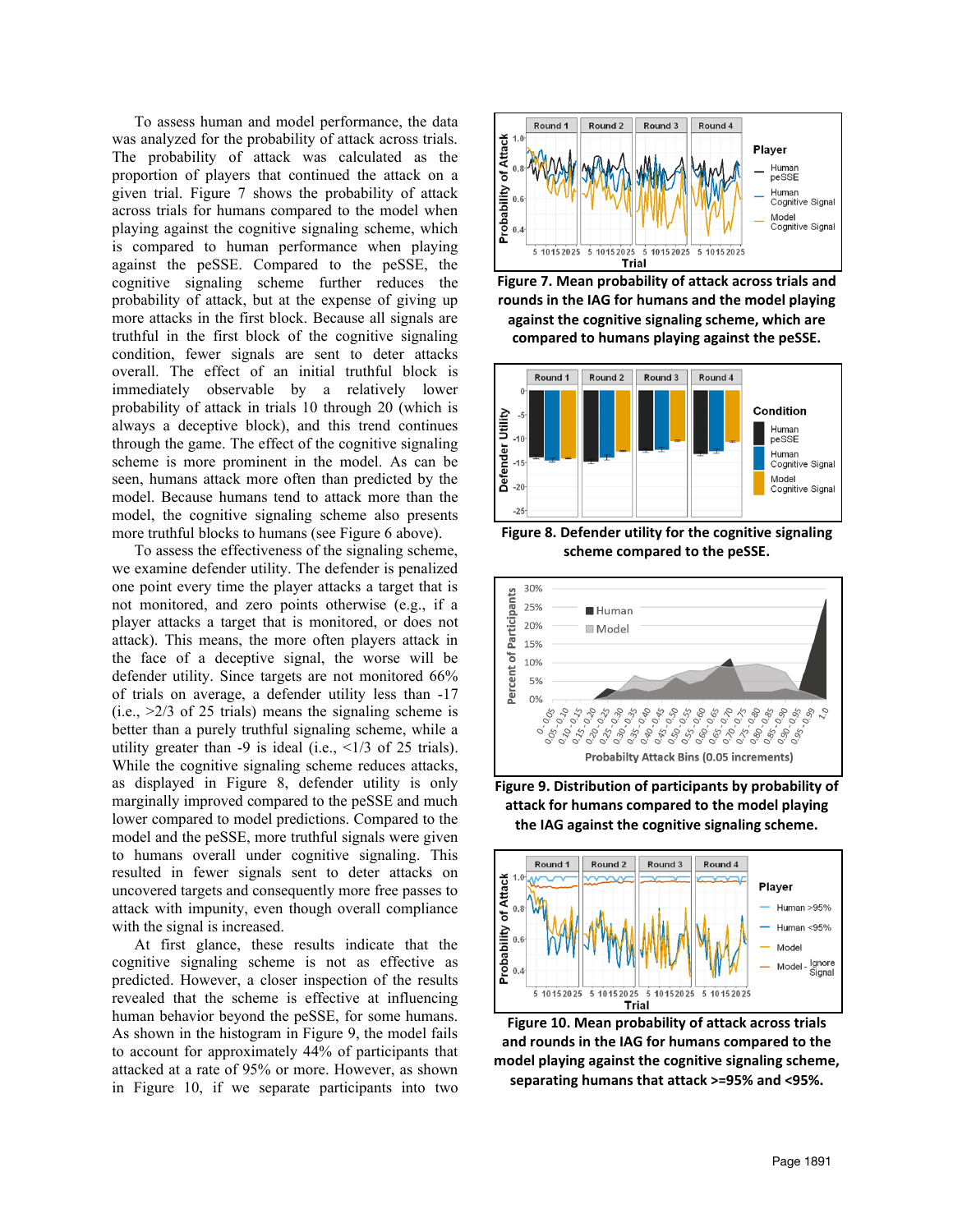groups, the model is highly accurate at predicting performance of the approximately 56% of participants that attack at a rate less than 95%.

For the participants that attacked at a rate greater than 95%, the cognitive signaling scheme did not influence behavior even after giving these participants, almost exclusively, truthful blocks. Figure 11 shows the proportion of truthful blocks assigned per block of 10 trials for the two separate groups. The cognitive signaling scheme presented the same proportion of truthful blocks to the model as it did those participants that attacked less than 95% of the time. However, the scheme continued to present truthful blocks to the other group of participants because they continued attacking undeterred in the face of a signal.



**Figure 11. Proportion of truthful blocks assigned by the cognitive signaling scheme per block of 10 trials comparing the model to humans that attack >=95% and to those that attack <95%.**

As shown in Figure 12, the cognitive signaling scheme provides better defense for a subset of humans, as indicated by low defender utility values that match what was predicted by the model. However, against some participants the scheme performs about as poorly as would be expected given no signals.



**Figure 12. Defender utility for the cognitive signaling scheme, comparing the model to humans that attack >=95% and to those that attack <95%.**

In fact, in a post-experiment survey that asked an open-ended question about what strategy participants used when faced with a signal, a majority of participants that attacked more than 95% responded that they ignored the signal. An informal analysis was

conducted with two independent coders, and the responses were categorized based on the features in which decisions were based or the reported actions taken. Discrepancies between coders were resolved through discussion. The results are presented in Figure 13 comparing responses of participants that attacked greater than 95% to those that attacked less than 95%. For the former group, almost 23% reported that they ignored the signal while another  $~10\%$  reported that they always attacked. Approximately 10% reported that they stay and continue attacking the same target even after suffering a loss, while about 15% switch to another target and continue attacking. Meanwhile, for the latter group, none reported that they ignore the signal, while approximately 20% reported that they withdraw in the face of a signal, and  $\sim$ 12% withdraw if the monitoring probability was high. Overall, the survey results show that some participants ignore the signal and treat all instances equally. This means that the signaling scheme will not be effective against these participants because the expected value of attacking given a signal is combined with the expected value of attacking given no signal. Therefore, with only 2 analysts, the overall expected values would be positive, resulting in constant attacks.



**Figure 13. Distribution of reported attack strategies in the IAG for humans that attack >=95% compared to those that attack < 95%.**

Based on these findings, we created a version of the cognitive model that does not consider the signal when generating an expected outcome of attacking the selected target. For this version, blending samples equally across past instances regardless of the signal, and so only recency and frequency of past instances play a role in decisions. The model attacks on 96.0% of trials  $(SD = 15.1\%)$ , with 54% of simulations attacking 100% of trials and 35.8% attacking greater than 95%, matching well to the distribution shown in Figure 9 of the humans that attack  $\geq$ =95%, and the other measures (see Figures 10-12). These results stress the importance of understanding the features that individuals consider in their decisions, since one's representation of the decision context strongly influences the chosen action.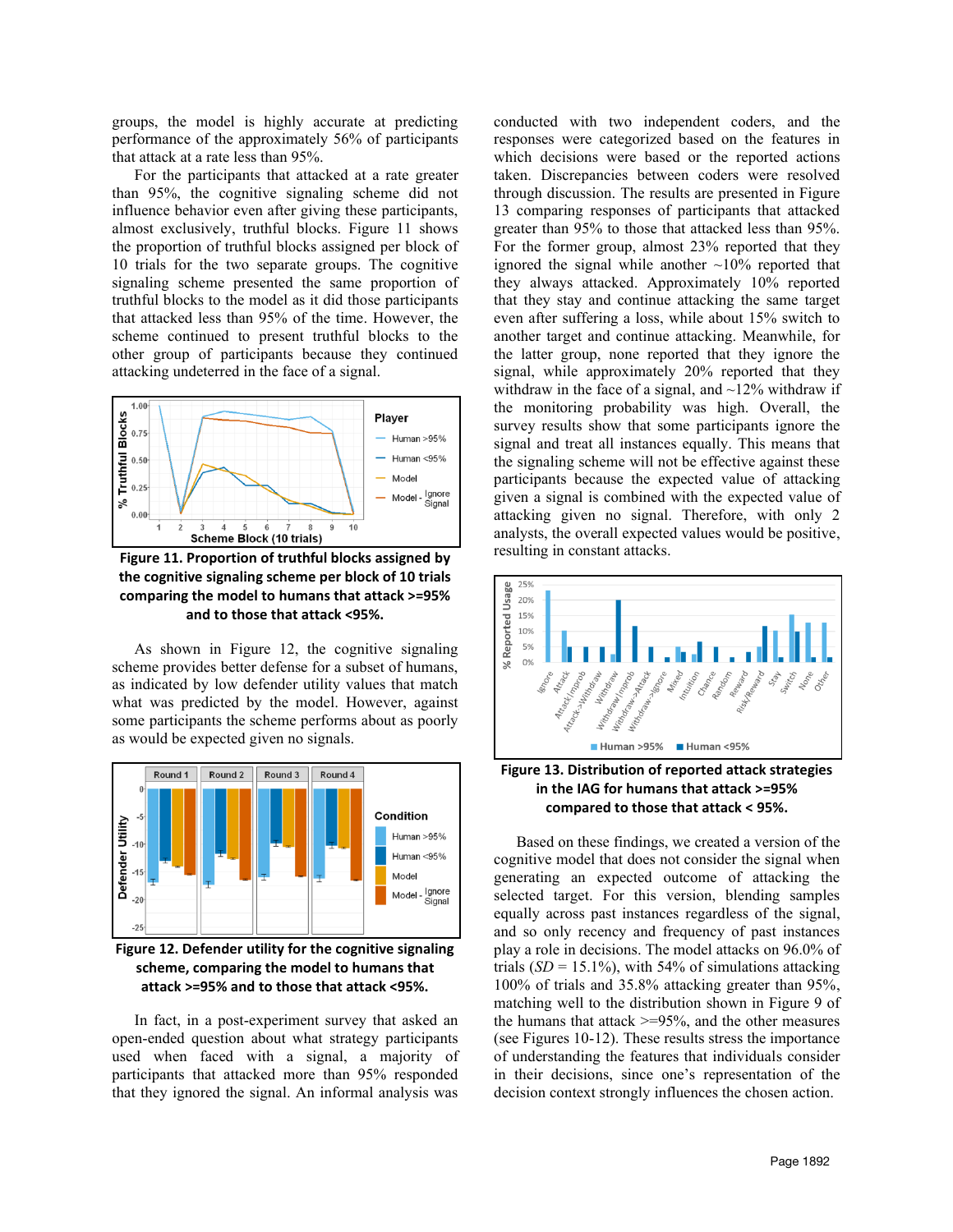## **5. General Discussion**

In this paper, we improved upon traditional gametheoretic signaling schemes for cyber defense using a computational model of human cognition. The peSSE signaling scheme offers effective defense against boundedly rational human adversaries compared to not signaling. However, the algorithm optimizes the rate of deception for perfectly rational adversaries, which results in a static scheme that is not personalized to individual attackers. Through experimentation and cognitive modeling, we learned how humans respond to deceptive signals, and developed a cognitive signaling scheme that is adaptive and based on cognitive principles. Cognitive model predictions showed that the solution is promising at further influencing human behavior beyond the capabilities of the peSSE. These predictions were verified in human experiments, and the results helped shed additional light on individual differences in human behavior.

The cognitive model predicts human decisions are made by aggregated retrieval across past experiences based on the similarity to the current situation [16]. These decisions are influenced by frequency and recency of past experiences, cognitive biases, and representation of information in memory. These are the core assumptions for the cognitive signaling scheme.

Two key insights gleaned from the cognitive model regarding human behavior, are that: (1) decisions are highly affected by confirmation bias, and (2) it is important to consider what features the individual factors in their decision. The cognitive signaling scheme leveraged this information to induce bias and influence human behavior. Specifically, by relying on observations of actual human behavior, the cognitive signaling scheme estimated the probability of attack given a signal and, if it was too high, would send only truthful signals for a period of time in an attempt to rebuild trust in the signal and ultimately increase compliance. Continued attacks given truthful signals should strengthen the expectation that attacking in the future, given a signal, will result in a loss.

An open question for the cognitive signaling scheme is how long do we need to display truthful signals to regain trust, and thus compliance? Currently, the approach gives up some attacks early on with an initial truthful block, but this is done in order to increase belief in the signal for the rest of the experiment. The algorithm only determines whether to switch to a different type of signal after a block of 10 trials. Ten is a reasonable value, but the algorithm could be called as often as every trial. The implications of this are unclear at this point. It could result in too few truthful signals in a row to impact behavior, or it could help further personalize the scheme so that it is better adapted to the individual. Future research is aimed at exploring ways to optimize the proportion of truthful to deceptive signals over a period of time.

Cranford et al. [7] showed that humans seem to ignore the context of the selected target, and only consider the signal when making decisions of whether to continue to attack. This insight allowed us to simplify the cognitive signaling scheme and focus on reducing the overall probability of attack given a signal, and not need to take into account individual target values. Afterall, the SSE normalizes targets, so their expected values are equal [10].

An important observation from the human experiments was that the cognitive signaling scheme is only effective for some participants, while others seem to ignore the signal when making decisions. This further highlights the importance of accurately representing decision features. For participants that do not consider the signal, all targets are treated equally. Thus, trying to reduce the probability of attack given a signal by adjusting the rate of deception may prove fruitless when the overall expected values are positive for all targets. An alternative, method to combat such adversaries could be to shift coverage instead of, or in addition to, adjusting the rate of deception. For example, while it might be difficult or impossible to extract attack preferences to influence behavior, it might be possible to extract selection preferences and shift coverage to induce more experiences of loss given a signal. Driving the expected value of attacking to negative values could result in attackers starting to pay attention to the signal, which in turn would raise the effectiveness of cognitive signaling. Future research is aimed at exploring the potential of this method.

Another limitation of the current approach is that it relies only on deceiving when given a signal. Meanwhile, players can attack with impunity when no signal is presented. An alternative approach is to use deception two ways, when a signal is present and when it is absent. In this way, the attacker can lose points when a signal is absent, instilling further uncertainty in their decisions. In fact, recent research explored several game-theoretic algorithms that employ two-way deception that proved better than one-way deception against human participants [1]. Future research is aimed at exploring the potential of using two-way deception in the current cognitive signaling approach.

We have already used two-way deception in an alternative cognitive signal scheme, but it has not been tested against human participants [6]. In that scheme, the cognitive model is used to trace human behavior in real time to make predictions about the human's probability of attack given a signal, and determines on a trial-to-trial basis whether to give a signal based on the underlying coverage. The scheme shows potential,